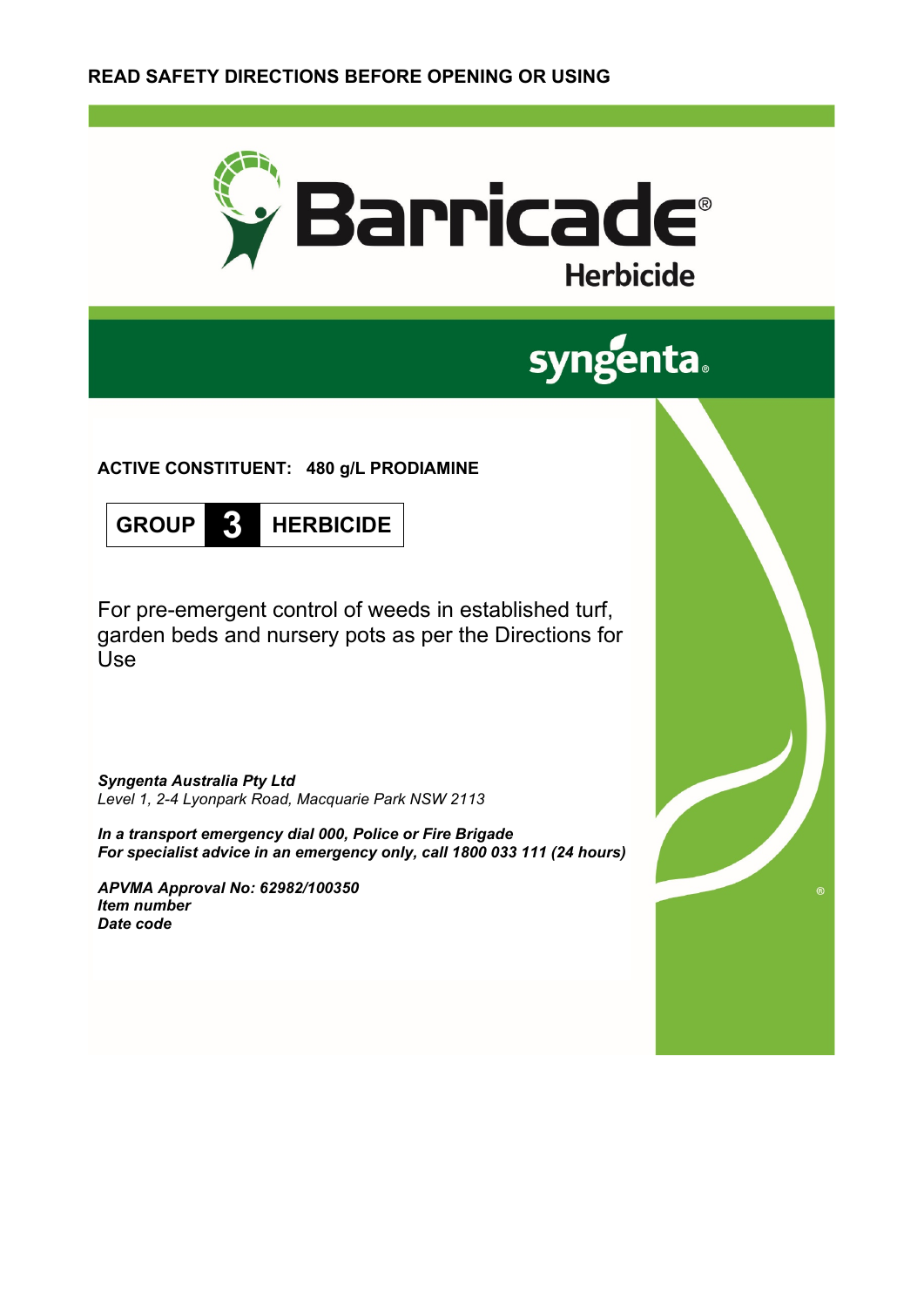## **DIRECTIONS FOR USE**

# **Restraints**

DO NOT blend BARRICADE® onto dry fertiliser or any other granular material

DO NOT apply with aircraft or through any type of irrigation equipment

DO NOT apply to turf under stress

DO NOT apply to golf course putting greens or bowling greens

DO NOT apply to newly seeded, sodded or sprigged turf. Delay application until turf is at 100% cover and root system is developed beyond a 3 cm depth

DO NOT apply to garden beds over the top of mulch

DO NOT apply to recently re-potted or newly potted seeds, cuttings, divisions or plants. Allow a period of establishment within which a substantial root system can be developed

DO NOT apply if heavy rain has been forecast within 48 hours

DO NOT apply to waterlogged soil

DO NOT irrigate to the point of runoff within 3 days of application

DO NOT apply to turf which is not well established

## **Spray Drift Restraints**

DO NOT apply with spray droplets smaller than a **COARSE** spray droplet size category according to "*APVMA Compliance Instructions for Mandatory COARSE or Larger Droplet Size Categories"* located under this title in the GENERAL INSTRUCTIONS section of this label

DO NOT apply when wind speed is less than 3 or more than 20 kilometres per hour as measured at the application site

DO NOT apply during surface temperature inversion conditions at the application site

DO NOT apply with a nozzle height greater than 50 cm above the ground

Users of this product MUST make an accurate written record of the details of each spray application within 24 hours following application, and must KEEP this record for at least 2 years. The spray application details that must be recorded are:

1. Date with start and finish times of application

- 2. Location address and paddock(s) sprayed
- 3. Full name of this product
- 4. Amount of product used per hectare and number of hectares applied to
- 5. Crop or situation and weed or pest
- 6. Wind speed and direction during application
- 7. Air temperature and relative humidity during application
- 8. Nozzle brand, type, spray angle, nozzle capacity and spray system pressure measured during application
- 9. Name and address of person applying this product

Additional record details may be required by the state or territory where this product is used

#### **Mandatory No-Spray Zones**

DO NOT apply if there are aquatic and wetland areas including aquacultural ponds, surface streams and rivers within 120 metres downwind from the application area

DO NOT apply if there are sensitive crops, gardens, landscaping vegetation, protected native vegetation or protected animal habitats within 20 metres downwind from the application area

DO NOT apply if using Monument® Liquid Turf Herbicide and BARRICADE® tank mix for control of winter grass if non-target vegetation is within 60 metres downwind from the application area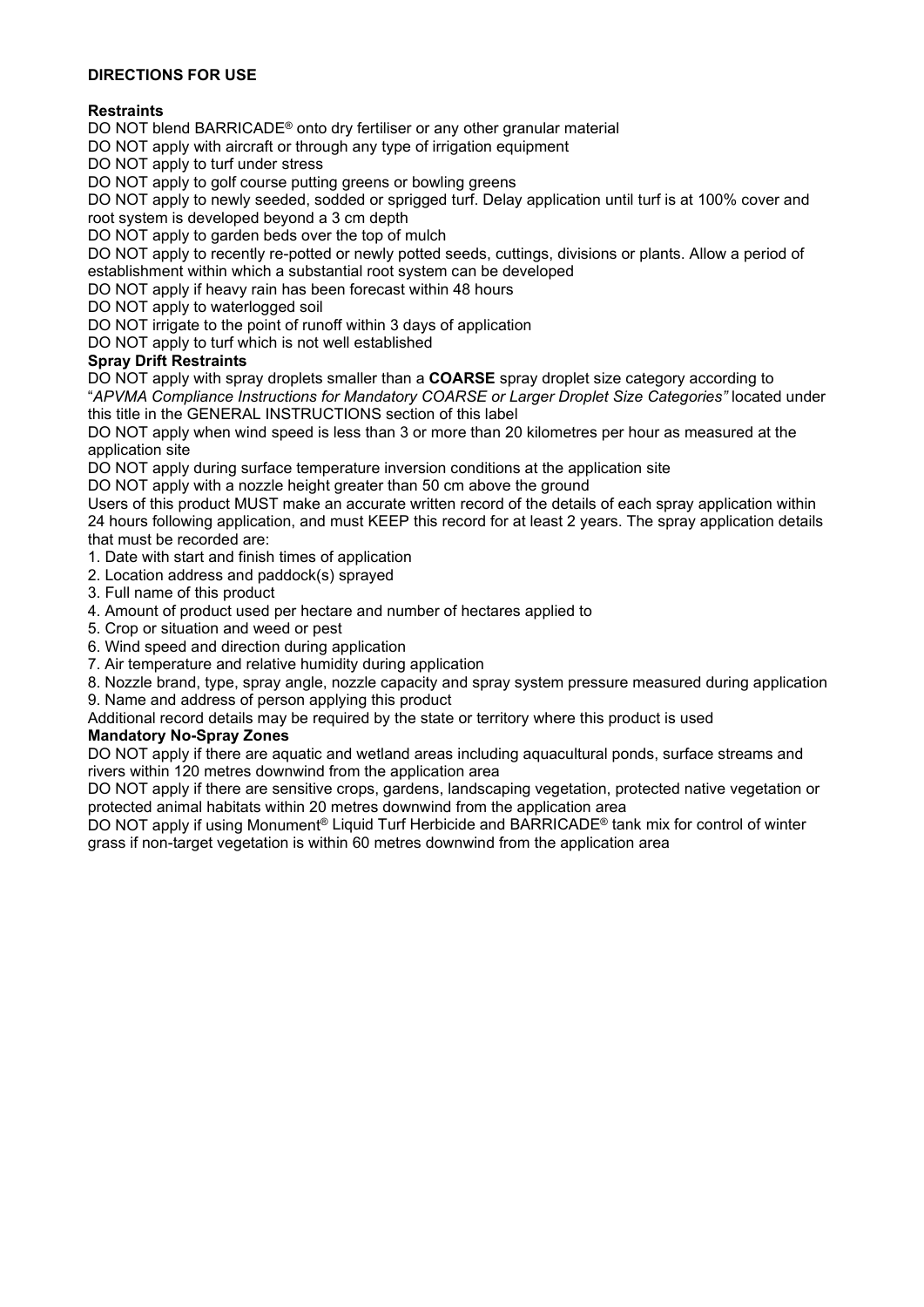| <b>Situation</b>                                                                                                                                                                                                                                                                                                                                                                                                                                                                                                         | <b>Weeds</b>                                                                                                                                                                                                                  | Rate        | <b>Critical Comments</b>                                                                                                                                                                                                                                                                                                                                                                                                                                                                                                                                                                                                                         |  |
|--------------------------------------------------------------------------------------------------------------------------------------------------------------------------------------------------------------------------------------------------------------------------------------------------------------------------------------------------------------------------------------------------------------------------------------------------------------------------------------------------------------------------|-------------------------------------------------------------------------------------------------------------------------------------------------------------------------------------------------------------------------------|-------------|--------------------------------------------------------------------------------------------------------------------------------------------------------------------------------------------------------------------------------------------------------------------------------------------------------------------------------------------------------------------------------------------------------------------------------------------------------------------------------------------------------------------------------------------------------------------------------------------------------------------------------------------------|--|
| <b>Established turf</b><br><b>Bahia Grass (Paspalum</b><br>notatum),<br><b>Buffalo Grass (Stenotaphrum</b><br>secundatum),<br><b>Carpet Grass (Axonopus</b><br>affinis, Axonopus<br>compressus),<br><b>Common Couch (Cynodon</b><br>dactylon),<br><b>Hybrid Couch (Cynodon</b><br>dactylon x Cynodon<br>transvaalensis),<br>Kikuyu (Pennisetum<br>clandestinum),<br><b>Qld Blue Couch (Digitaria</b><br>didactyla),<br><b>Seashore Paspalum</b><br>(Paspalum vaginatun),<br>Zoysia (Zoysia japonica,<br>Zoysia matrella) | <b>Barnyard Grass</b><br>(Echinocloa crus-galli),<br>Crab Grass (Digitaria<br>sanguinalis),<br>Parramatta Grass<br>(Sporobolus africana),<br>Rat's Tail Fescue (Vulpia<br>myuros),<br>Summer Grass (Digitaria<br>sanguinalis) | 1 to 3 L/ha | Apply prior to weed emergence in early spring for<br>residual control of up to 6 months.<br>A repeat application (3 to 4 months after initial<br>application) may be needed if lower rates are used in<br>high weed pressure situations or during extended<br>germination periods due to environmental conditions.<br>Refer to Application section for detailed information.                                                                                                                                                                                                                                                                     |  |
|                                                                                                                                                                                                                                                                                                                                                                                                                                                                                                                          | Crowsfoot Grass (Eleusine<br>indica)                                                                                                                                                                                          |             | Apply prior to weed emergence in early spring.<br>For residual control of up to 4 months use 1 to 2 L/ha.<br>For residual control of up to 6 months use 2 to 3 L/ha.<br>A repeat application (3 to 4 months after initial<br>application) may be needed if lower rates are used in<br>high weed pressure situations or during extended<br>germination periods due to environmental conditions.<br>Note: Crowsfoot Grass germinates later than Crab<br>Grass and/or Summer Grass. In situations with<br>multiple weeds present use higher rates to ensure<br>adequate residual control.<br>Refer to Application section for detailed information. |  |
|                                                                                                                                                                                                                                                                                                                                                                                                                                                                                                                          | African Lovegrass<br>(Eragrostis curvula),<br>Bahia Grass (Paspalum<br>notatum),<br>Kentucky Blue Grass (Poa<br>patensis)                                                                                                     | 2 to 3 L/ha | Apply prior to weed emergence in early spring.<br>Residual control of up to 6 months.<br>A repeat application (3 to 4 months after initial<br>application) may be needed if lower rates are used in<br>high weed pressure situations or during extended<br>germination periods due to environmental conditions.<br>Refer to Application section for detailed information.                                                                                                                                                                                                                                                                        |  |
|                                                                                                                                                                                                                                                                                                                                                                                                                                                                                                                          | Paspalum (Paspalum<br>dilitatum)                                                                                                                                                                                              | 2 to 4 L/ha |                                                                                                                                                                                                                                                                                                                                                                                                                                                                                                                                                                                                                                                  |  |
|                                                                                                                                                                                                                                                                                                                                                                                                                                                                                                                          | Winter Grass (Poa annua)                                                                                                                                                                                                      | 1 to 2 L/ha | In the presence of emerged Poa annua plants<br>Tank mix with 225 mL/ha of Monument <sup>®</sup> Liquid and<br>0.25% v/v non-ionic surfactant and apply during late<br>summer to early autumn for residual control of up to 6<br>months.<br>In the absence of emerged Poa annua<br>Apply as solo product.<br>A repeat application (3 to 4 months after initial<br>application) may be needed if lower rates are used in<br>high weed pressure situations or during extended<br>germination periods due to environmental conditions.<br>Refer to Application section for detailed information.                                                     |  |
|                                                                                                                                                                                                                                                                                                                                                                                                                                                                                                                          |                                                                                                                                                                                                                               | 4 L/ha      | In areas where post-emergent herbicides for Poa<br>annua control may pose a high risk of tracking or<br>off site damage (ie greens surrounds, slopes on<br>high side of greens, etc)<br>Apply prior to weed emergence in late summer to early<br>autumn for residual control of up to 6 months.<br>A repeat application (3 to 4 months after initial<br>application) may be needed in high weed pressure<br>situations or during extended germination periods due<br>to environmental conditions.<br>Refer to Application section for detailed information.                                                                                      |  |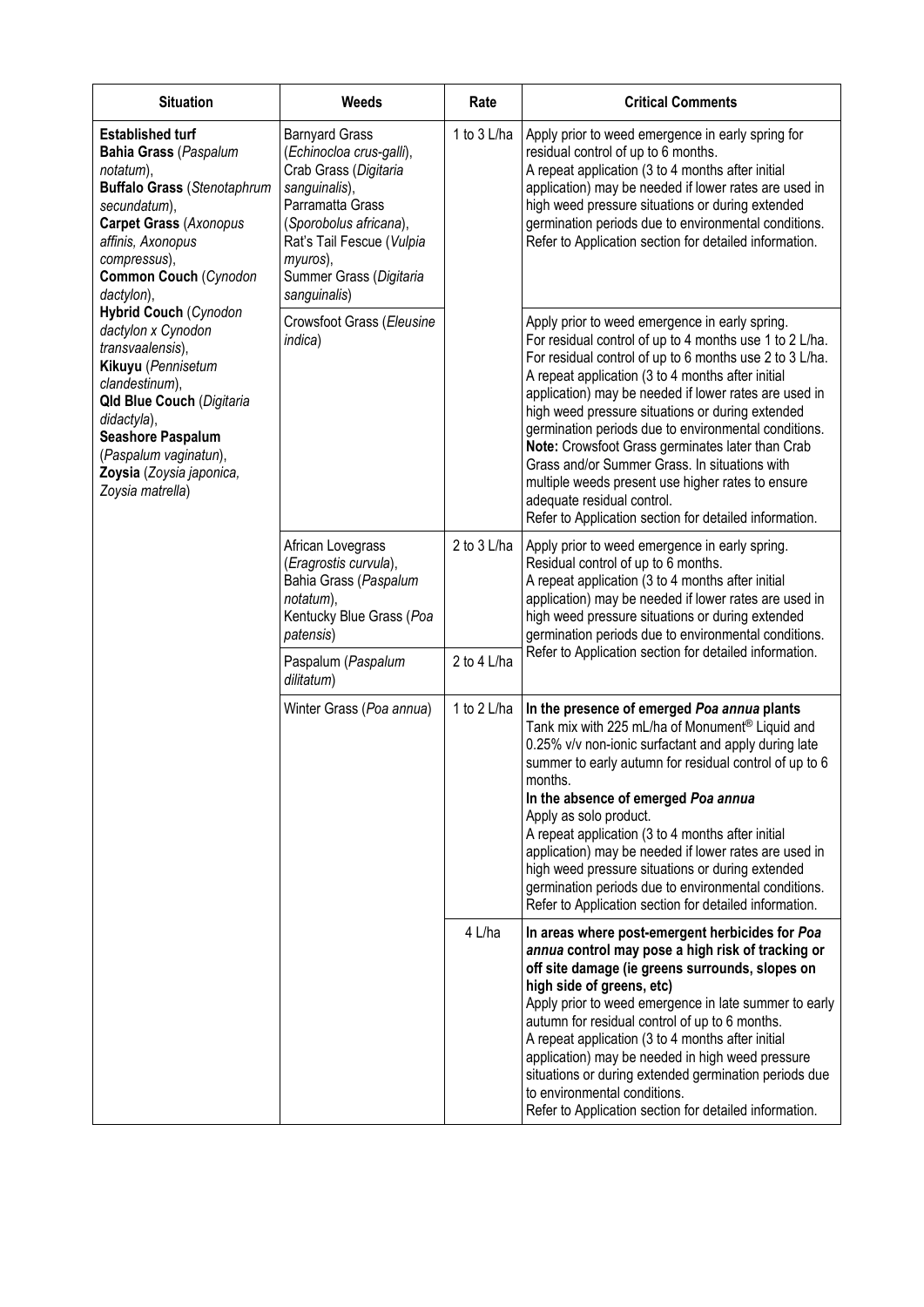| <b>Situation</b>                                                                                                               | Weeds                                                                                                                                                                                                                                                                                                                                                                                                                                                                                                                                                                                       | Rate        | <b>Critical Comments</b>                                                                                                                                                                                                                                                                                                                                                                                                                                                                                                                                |
|--------------------------------------------------------------------------------------------------------------------------------|---------------------------------------------------------------------------------------------------------------------------------------------------------------------------------------------------------------------------------------------------------------------------------------------------------------------------------------------------------------------------------------------------------------------------------------------------------------------------------------------------------------------------------------------------------------------------------------------|-------------|---------------------------------------------------------------------------------------------------------------------------------------------------------------------------------------------------------------------------------------------------------------------------------------------------------------------------------------------------------------------------------------------------------------------------------------------------------------------------------------------------------------------------------------------------------|
| Garden beds (under<br>mulch) and potted plants<br>in nurseries, public open<br>spaces and residential or<br>commercial gardens | <b>Nursery weeds</b><br>such as<br>African Lovegrass (Eragrostis curvula),<br>Barnyard Grass (Echinocloa crus-galli),<br>Chickweed (Ceratium glomeratum),<br>Crab Grass (Digitaria sanguinalis),<br>Crowsfoot Grass (Eleusine indica),<br>Creeping Oxalis (Oxalis corniculata),<br>Cudweed (Gnaphalium spp),<br>Paspalum (Paspalum dilatatum),<br>Prairie Grass (Bromus wildenowie),<br>Rat's Tail Fescue (Vulpia myuros),<br>Ryegrass (Lolium perenne),<br>Sow Thistle (Sonchus spp),<br>Summer Grass (Digitaria ciliaris),<br>Willowherb(Epilobium ciliatum),<br>Winter Grass (Poa annua) | 4 to 8 L/ha | Apply prior to weed emergence for<br>residual control of up to 4 months in<br>potted plants and 6 months in garden<br>beds under mulch. Use higher rates<br>in situations of high weed pressure or<br>for difficult to control weeds.<br>Apply the product to garden beds<br>and wash in before applying mulch<br>so that the herbicide reaches the soil.<br>DO NOT apply using spraying<br>equipment carried on the back of the<br>user.<br>DO NOT apply using low pressure<br>hand wand.<br>Refer to Application section for<br>detailed information. |

# **NOT TO BE USED FOR ANY PURPOSE, OR IN ANY MANNER, CONTRARY TO THIS LABEL UNLESS AUTHORISED UNDER APPROPRIATE LEGISLATION**

## **WITHHOLDING PERIOD: DO NOT GRAZE TREATED TURF/LAWN OR FEED TURF/LAWN CLIPPINGS FROM ANY TREATED AREA TO POULTRY OR LIVESTOCK**

#### **GENERAL INSTRUCTIONS**

BARRICADE® is a selective pre-emergent herbicide that provides residual control of weeds in established turf, garden beds and potted plants. BARRICADE® controls susceptible weeds by interfering with cell division in the root tips of newly germinated weeds.

#### *Turf*

BARRICADE® is safe to use on established turf species listed in the Directions for Use.

In the case of Bahia Grass, BARRICADE® will be safe to use on existing turf swards where established Bahia Grass plants can be tolerated or are desirable. BARRICADE® will only control newly germinating seed of Bahia Grass after it has been sprayed. Weed control in turf is most effective when BARRICADE® is activated by at least 6 mm of rainfall or irrigation before weed seeds germinate and within 7 days after application.

#### *Garden Beds under Mulch and Potted Plants*

Weed control in garden beds and potted plants is most effective when BARRICADE<sup>®</sup> is activated by irrigation immediately post-application and before weed seeds germinate.

## **Mixing**

Add the required quantity of BARRICADE® directly to a spray tank containing 2/3 of the required spray volume. Add the rest of the water and ensure the mix is thoroughly agitated before application. *Monument*® *Liquid Tank Mix for Turf*

Add Monument<sup>®</sup> Liquid and non-ionic surfactant after BARRICADE<sup>®</sup>, then add the rest of the water and ensure the mix is thoroughly agitated before application. Refer to Monument® Liquid label for specific mixing instructions.

## **Application**

#### *Turf*

DO NOT apply with aircraft or through any type of irrigation equipment.

Apply prior to weed emergence in early spring (summer weeds) or late summer to early autumn (*Poa annua*). Ensure product placement as close to soil surface as possible. Total application volume should not be lower than 500 L/ha. Use extremely coarse droplets eg Air Induction 08 nozzles, use strainers with no less than a 50-mesh rating. Wash in with at least 6 mm rain or irrigation within 7 days of application.

Spray nozzles should be uniformly spaced and of the same size, and should provide accurate and uniform application. To ensure accuracy, calibrate sprayer at the beginning of the season before use and recalibrate frequently. Apply at a volume of greater than 500 L water/ha. Observe sprayer nozzles frequently during the spraying operation to ensure that the spray pattern is uniform. Avoid overlapping of spray runs. Ensure that boom height for broadcast application does not exceed 50 cm above the leaf blades of the turf. Avoid application under conditions when uniform coverage cannot be obtained or when spray drift may occur.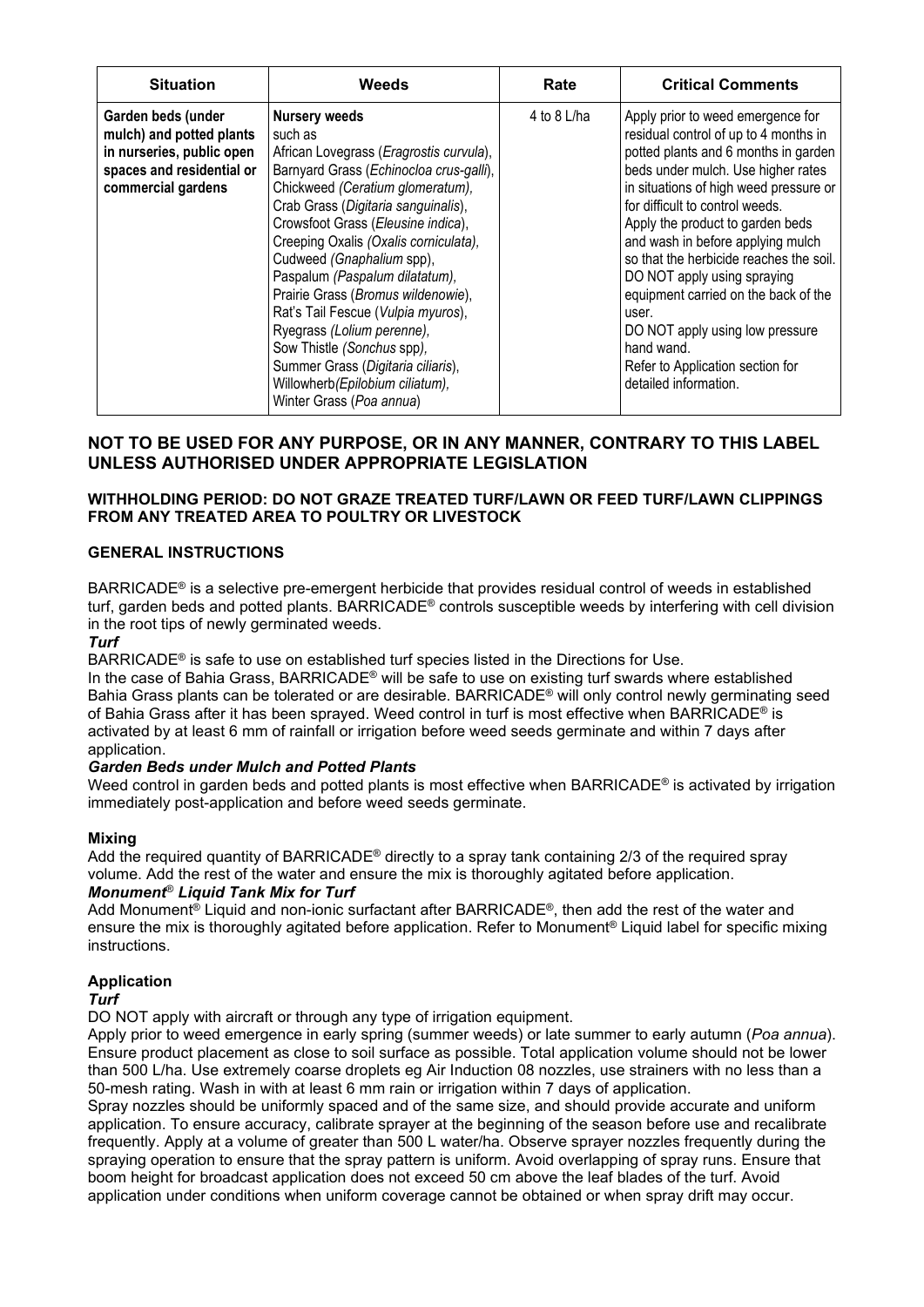## *Monument Liquid Tank Mix for Turf*

Ensure even product placement. Total application volume should be 400 to 800 L/ha. Use coarse droplets eg Air Induction 08 nozzles. Wash in with at least 6 mm rain or irrigation within 7 days after application. Refer to Monument Liquid label for specific application instructions.

#### *Garden Beds and Potted Plants*

DO NOT apply with aircraft or through any type of irrigation equipment

DO NOT apply over the top of existing mulch

Apply prior to weed emergence. Ensure product placement as close to soil surface as possible. Total application volume should not be lower than 500 L/ha. For best results use extremely coarse droplets eg Air Induction 08 nozzles, use strainers with no less than a 50-mesh rating. When used on garden beds or potted plants wash in immediately with minimum 3 mm rain or irrigation. Consideration must be given to the impacts of foliage and canopy densities on placement of herbicide in the soil. Where canopy densities may pose a problem, use higher total application volumes and higher wash in volumes.

#### *APVMA Compliance Instructions for Mandatory COARSE or Larger Droplet Size Categories*

These instructions inform users of this chemical product how to lawfully comply with the requirement of a COARSE or larger spray droplet size category for spray application.

Spray droplet size categories are defined in the ASAE S572 Standard (newer name may also be shown as ASABE) or the BCPC guideline. Nozzle manufacturers may refer to one or both to identify droplet size categories, but for a nozzle to comply with this requirement, the manufacturer must refer to at least one. **Complying with the label requirement to use a specific droplet size category means using the correct nozzle that will deliver that droplet size category under the spray operation conditions being used. The APVMA has approved only the following specific methods for choosing the correct nozzle. Use one of the methods specified in these instructions to select a correct nozzle to deliver a COARSE or larger droplet size category.** 

# *Mandatory instructions for ground applications for COARSE droplet size or larger categories*

USE ONLY nozzles that the nozzles' manufacturer has rated to deliver a COARSE, a VERY COARSE or an EXTREMELY COARSE droplet size category as referenced to ASAE S572 or BCPC. Choose a nozzle specified to provide the droplet size required in the label Spray Drift Restraints. DO NOT use a higher spray system pressure than the maximum the manufacturer specifies for the selected nozzle to deliver the droplet size category required in the label Spray Drift Restraint.

#### **Compatibility**

As formulations of other manufacturers' products are beyond the control of Syngenta, and water quality varies with location, all mixtures should be tested prior to mixing commercial quantities. BARRICADE**®** is compatible with Monument**®** Liquid.

#### **Clean up**

After tank mixing with Monument® Liquid refer to the Monument® Liquid label for spray tank cleaning instructions.

#### **Replanting interval**

*Turf*

DO NOT replant any crop, ornamentals or overseed with cool season grasses for winter cover to treated areas for a period of 6 months after application.

#### *Garden Beds and Nursery Pots*

DO NOT plant seeds in treated soil for 6 months after application.

#### **Herbicide Resistance Warning GROUP 3 HERBICIDE**

BARRICADE® Herbicide is a member of the dinitroaniline group of herbicides and has the tubulin formation inhibitor mode of action. For weed resistance management this product is a Group 3 herbicide. Some naturally occurring weed biotypes resistant to BARRICADE® and other Group 3 herbicides may exist through normal genetic variability in any weed population. The resistant individuals can eventually dominate the weed population if these herbicides are used repeatedly. These resistant weeds will not be controlled by BARRICADE® or other Group 3 herbicides. Since the occurrence of resistant weeds is difficult to detect prior to use, Syngenta Australia Pty Ltd accepts no liability for any losses that may result from the failure of BARRICADE® to control the resistant weeds. Advice as to strategies and alternative treatments that can be used should be obtained from your local supplier, consultant, local Department of Agriculture, Primary Industries Department or a Syngenta representative.

#### **Integrated Pest Management**

The possible effects of BARRICADE® on integrated pest management (IPM) strategies in the turf industry have not been studied at the proposed rates. However, based on available information, it cannot be ruled out that BARRICADE® may have an adverse effect on non-target beneficial turfgrass invertebrates where such IPM is practised.